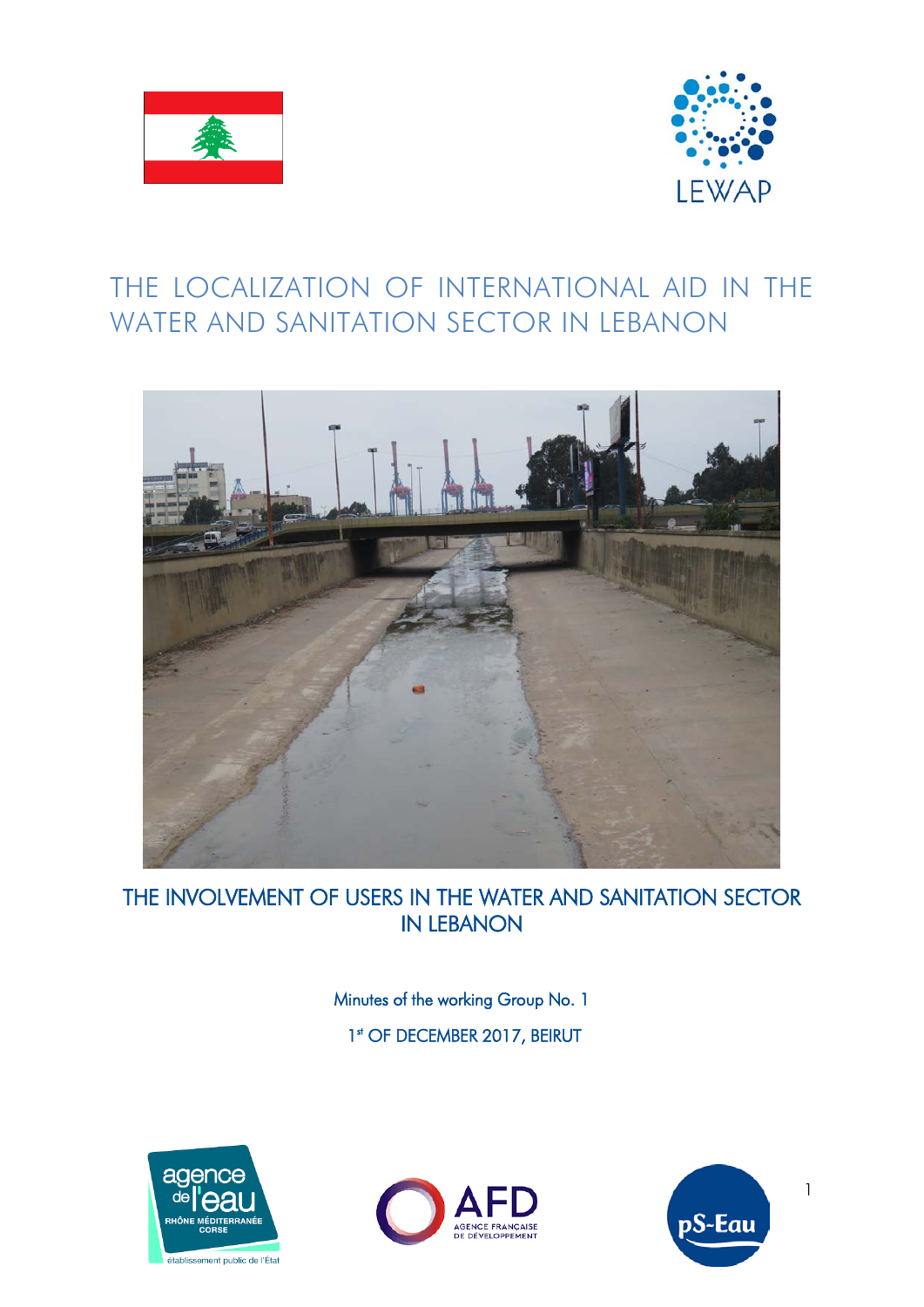# TABLE OF CONTENTS

| 1. |                                                                              |  |  |  |
|----|------------------------------------------------------------------------------|--|--|--|
| 2. |                                                                              |  |  |  |
| 3. |                                                                              |  |  |  |
| 4. |                                                                              |  |  |  |
| 5. |                                                                              |  |  |  |
| 6. |                                                                              |  |  |  |
| 7. |                                                                              |  |  |  |
|    |                                                                              |  |  |  |
| 1. | Synthesis of the issues, objectives and means discuss between participants 8 |  |  |  |
| 2. |                                                                              |  |  |  |
|    |                                                                              |  |  |  |
| 1. |                                                                              |  |  |  |
| 2. |                                                                              |  |  |  |
|    | Synthesis of the workshop ……………………………………………………………Erreur!Signet non défini.   |  |  |  |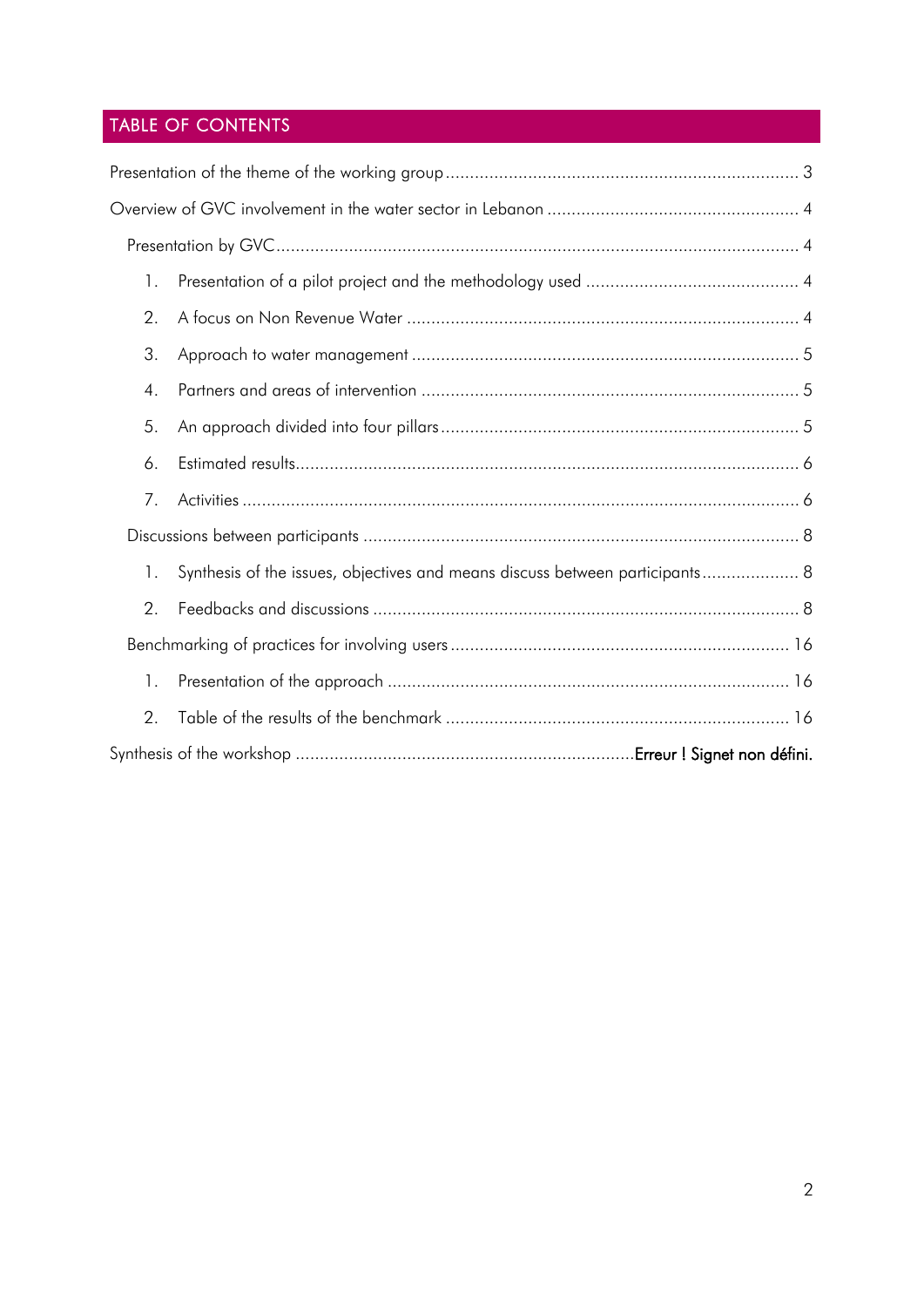## <span id="page-2-0"></span>PRESENTATION OF THE THEME OF THE WORKING GROUP

### Intervention of Claire Papin-Stammose, pS-Eau

Working groups are organized within the framework of LEWAP, facilitated by pS-Eau. They bring together actors, with notable expertise in the field of water and sanitation, interested in sharing their experiences and discussing their practices.

The working group of today is part of a series of working groups dedicated to the localization of international aid in the water and sanitation sector in Lebanon. Aid localization can be understood as the strengthening of the role of local actors in humanitarian responses, whether users, local NGOs or even institutions.

The theme of the working group today is the involvement of users in the water and sanitation sector in Lebanon.

The 2000 institutional restructure has led to the dismantling of community structures for water management. Those structures have been integrated into the Water Establishments which kept them away from users.

To date, there are no representative structures for users that ensure a follow-up on the management of the services or that defend users' rights. Users are not aware of their rights and are not involved in decision-making and management of the services.

The lack of involvement of the users negatively impacts the operation of the water and sanitation services. Users only have a partial understanding of the services' operation and of the role held by the Water Establishments. This leads to a lack of legitimacy of institutions and a greater propensity to resort to illegal connections or not to pay bills.

As a result, numerous projects aim to strengthen the legitimacy of these institutions. Various tools are put in place such as communication and awareness campaigns, or public information meetings.

Since 2014, Lebanon has exceeded the threshold of water shortage set by the UN. This context of resource scarcity requires changes in water consumption behavior. However, the lack of users' involvement in the sector hinders the implementation of awareness campaigns.

Through the feedbacks of various actors, the following themes will be discussed:

- o Improving users' knowledge of their rights;
- o Roles that could be played by users in the sector;
- o Tools used to strengthen the involvement of users;
- o Rooms dedicated to the involvement of users.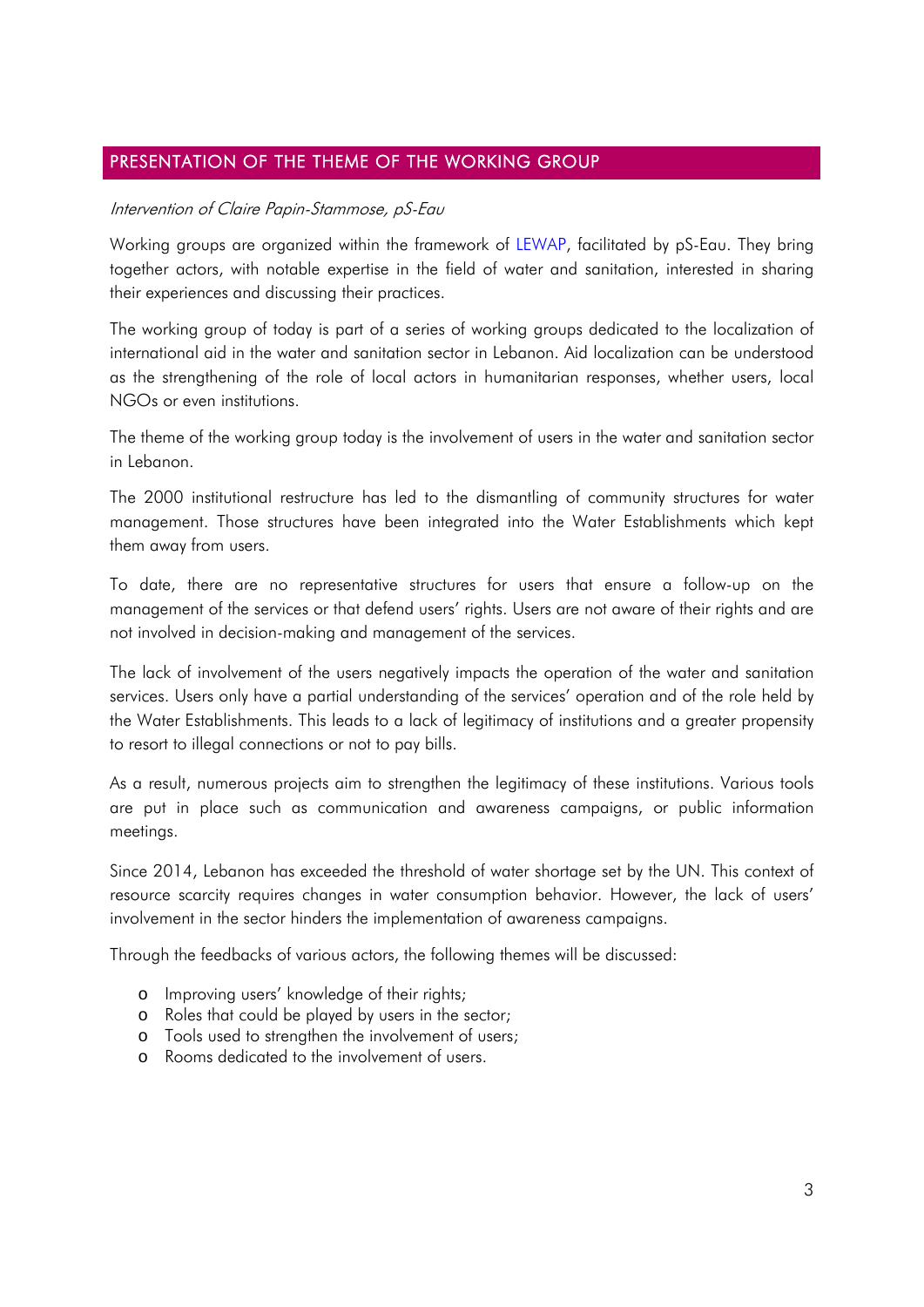## <span id="page-3-0"></span>OVERVIEW OF GVC INVOLVEMENT IN THE WATER SECTOR IN LEBANON

### <span id="page-3-1"></span>PRESENTATION BY GVC

Intervention of Racil Charara [\(r.charara@gvc-lb.org\)](mailto:r.charara@gvc-lb.org), Gruppo di Volontariato Civile (GVC), see the PPT presentation

## <span id="page-3-2"></span>1. Presentation of a pilot project and the methodology used

Before talking about our current project I am just going to give you information about our previous project and the methodology.

GVC started with a small project funded by EU from August 2014 until December 2016 in two localities in Bekaa:

- o Zabboud;
- o Bejjeje.

This project was focusing on cost recovery. The common problem for water establishment, specially the one of Bekaa, North and South Lebanon, is the difficulties they have to collect money from people. This project consisted in rehabilitating the network and getting people into this system by subscribing. It succeeded to get 82% of users to get into the system.

This was a pilot project. It involved technical and social part hand and hand to get people into the water establishment, improve the network and support the water establishment.

Also, there was a study (link) based on this research. Focus on social part, on surveys, on citizens' perceptions of the water sector and more details about water consumption, water users.

## <span id="page-3-3"></span>2. A focus on Non Revenue Water

We focus our approach on non revenue water (NRW). It includes different aspects such as technical losses like leakages, like problems in the network and also management related problems.

Currently through are project we are trying to tackle this problems. By decreasing NRW, which is very high for the water establishment, somehow we are also participating in the cost recovery of the water establishment. Usually, all ours projects are infrastructure related.



# Non Revenue Water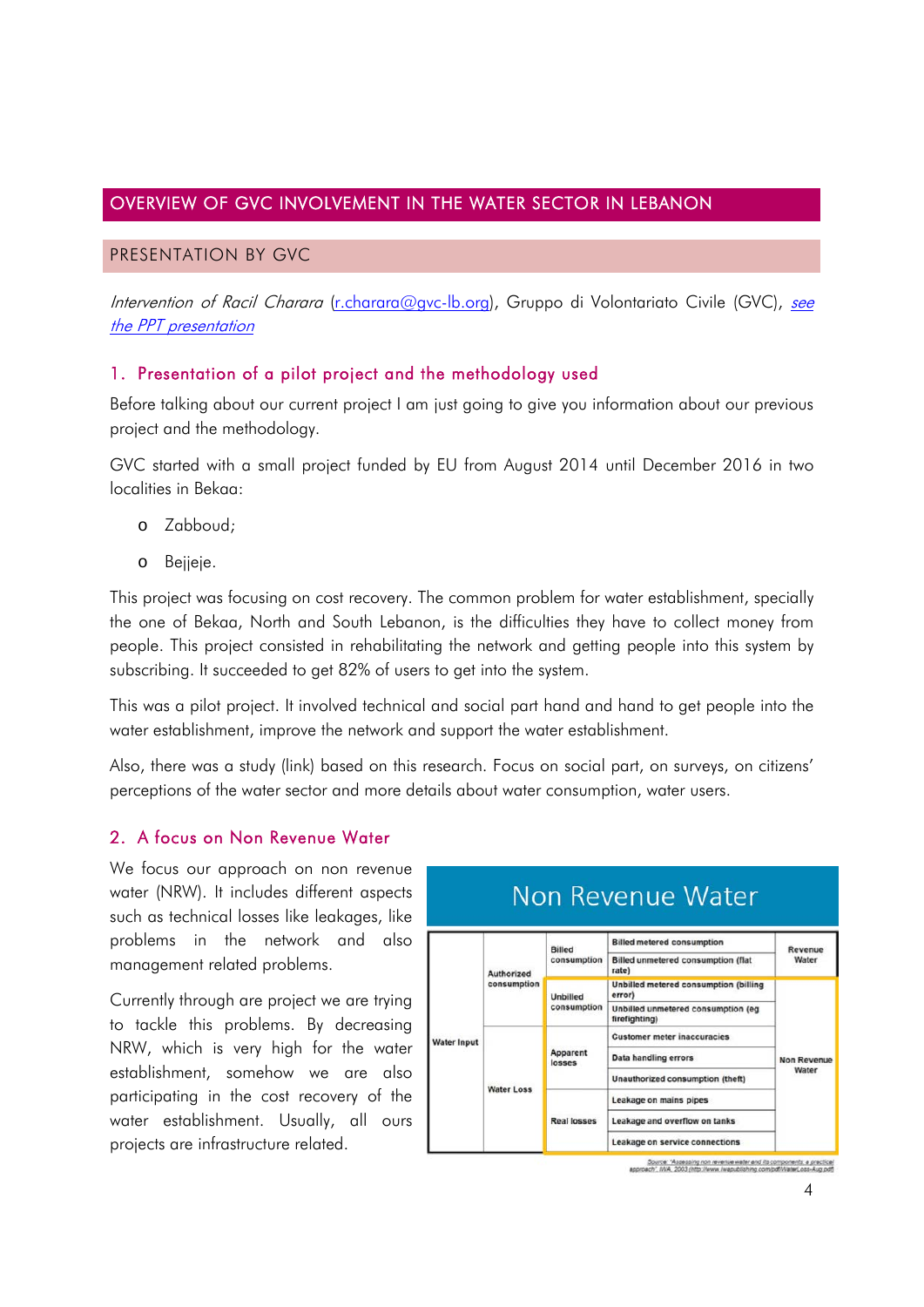## <span id="page-4-0"></span>3. Approach to water management

We developed a social engineering part that is focusing on users and on water establishments to assist them in the missions they are responsible by law.



Infrastructure intervention will not be successful as much if you do not integrated these different parts.

For this reason, GVC was working in identifying the demand of users, carrying citizens' surveys, organizing public meeting, working on communication. All of these come in parallel in order to reach our objectives.

#### <span id="page-4-1"></span>4. Partners and areas of intervention

Funded by the EU Madad Fund, the project started in November 2016 and it is supposed to finish in December 2019. The project is implemented by a consortium named "Miyah Con" which means "your water" in Arabic. The consortium is formed by GVC, CISP and ACWUA. ACWUA is more involved into capacity building, supporting water utilities.

The consortium is working with Water Establishment of North Lebanon, Bekaa and South Lebanon. The project intervenes in 15 pilot areas in the region of Lebanon more affected by the influx of Syrian Refugees.

## <span id="page-4-2"></span>5. An approach divided into four pillars

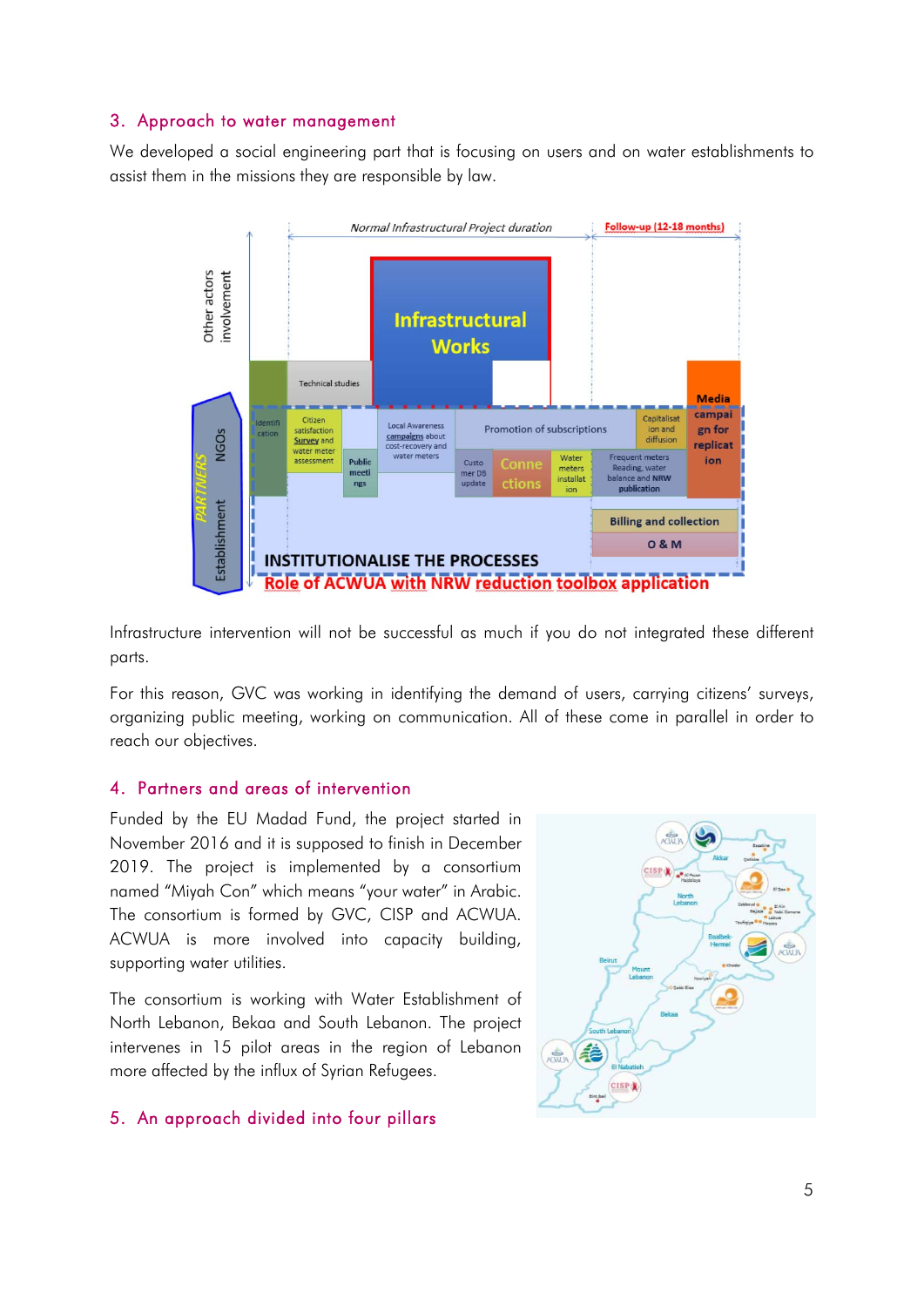- o Improvement of infrastructure network rehabilitation, building reservoir, working on wells. This technical work is performed by NGOs' contractors and Water Establishments;
- o Improvement of local social-political environment by communication with municipalities, civil society and its organizations.
- o Capacity building: definition & standardization of procedures for NRW reduction for WE with the support of ACWUA. The idea is not just to have a network rehabilitated and social work we need as well to insure that Water Establishment have enough capacities to manage this new network, to be able to provide reliable service to this people. On one side we are working with users to encourage them to subscribe, supporting them to go and to subscribe in a legal way with Water Establishment. We are also working with the Water Establishment to help them to improve the water service to close the vicious circle.
- o National coordination for NRW reduction & NWWS application in collaboration with Water Establishment, NGOs, ACWUA and donors.

## <span id="page-5-0"></span>6. Estimated results

- o Improved access to potable, treated water supply for vulnerable Households (HHs) affected by the Syrian crisis;
- o Improved capacity of Lebanese Water Establishments (WEs) to provide a quality service to all customers and collect water payment fees;
- o Reduced House Hold expenditure on water so when we have water management as the HH level we are also helping the users to reduce their expenditure.
- o Increased regional knowledge sharing between countries affected by the Syrian crisis on their water supply and management. .

## <span id="page-5-1"></span>7. Activities

o Infrastructure: mainly network at large level like reservoir but also at the HH level we are aiming to install water meters in order to reduce HH expenditures, to have a better management of water, to change the approach of water management and change this mentality were people are consuming on flat rates and make it more environmental conception approach.



o Communication: communication campaign to send these messages to people. How we want to send these

messages? What are the special realities of theses societies in which we are implementing pilot projects? Each area has its own characteristics. In certain area we are dealing with very bad relationships Water Establishment, in others they have problems between themselves. We are also assessing how WE are communicating with people, how they are disseminating their messages. We are also coordinating with others NGO working in the WASH sector and especially on this communication component.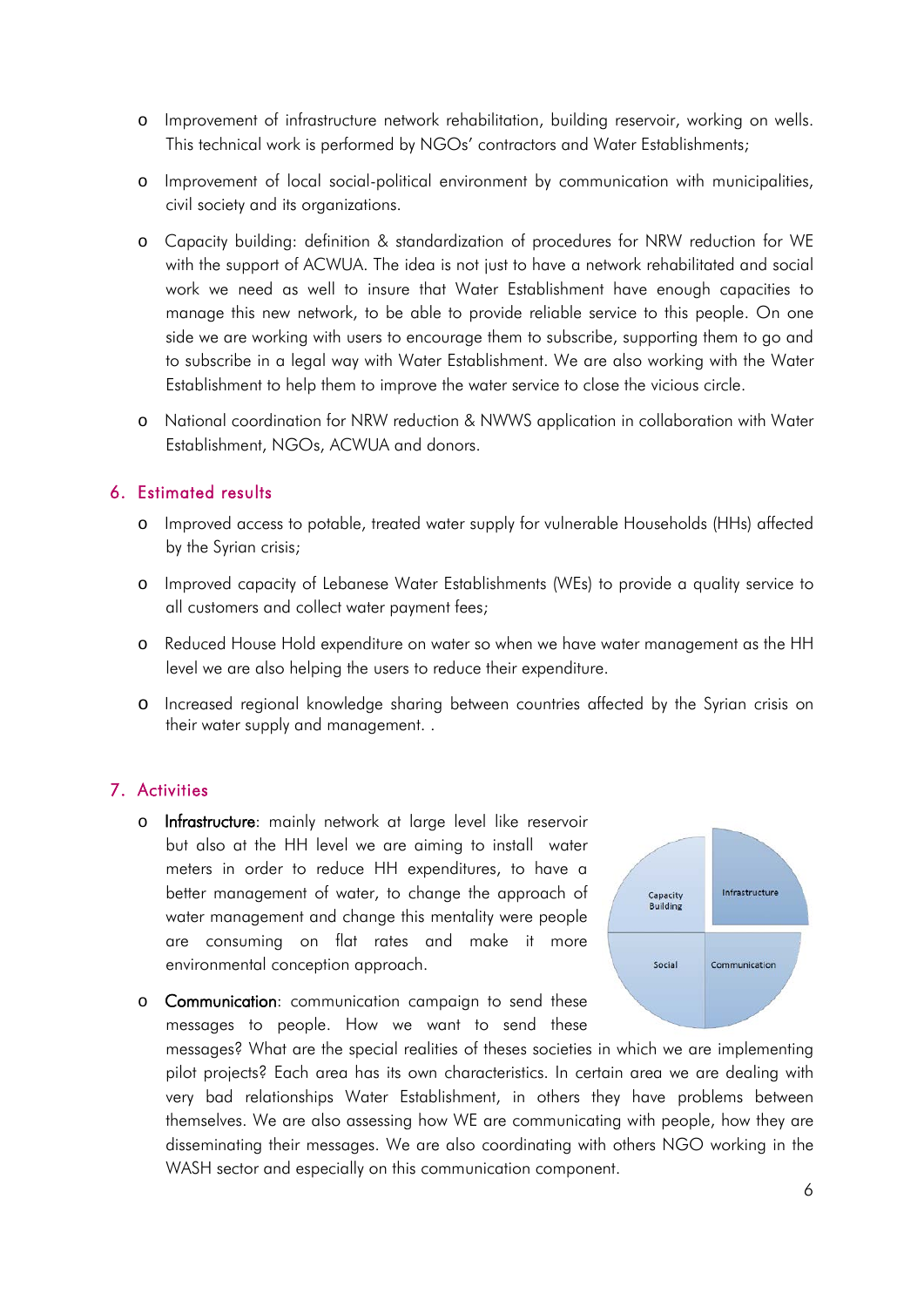- o Capacity Building: we are already doing a lot of training with 4 experts of ACWUA working on NRW, GIS and customer relationship management to assist the Water Establishments, how to manage their database to catch these loses part on the NRW. We started by doing assessment on the beginning of 2017 with the 3 WE. We presented the finding of the assessment in July and the strategy prepared by ACWUA. This strategy called Performance Improvement Plan aims to solve the problems identified by ACWUA.
- o Social: social part is a huge part of our project also not very appearing like the infrastructure work. Social work, we have communication plan, we develop the strategy how to deal with this people, focus groups, working group. We have done also citizen survey to assess people approach to water. Then we wild o customers survey all of this to get a feedback from people and also send messages to people. A lot of events were organized with people under the social component to get in touch with people, to be present with them and not to disappear after the end of the project. We are talking about 15 pilots projects so you can assume how much people are covered by this component.

This activities cannot be done without coordination with NGO like USAID or SDC to tell them what we are doing and how we can complement their work because this NGO are also supporting the water establishment. Until now, only the Bekaa Water Establishment is organizing monthly coordination meetings.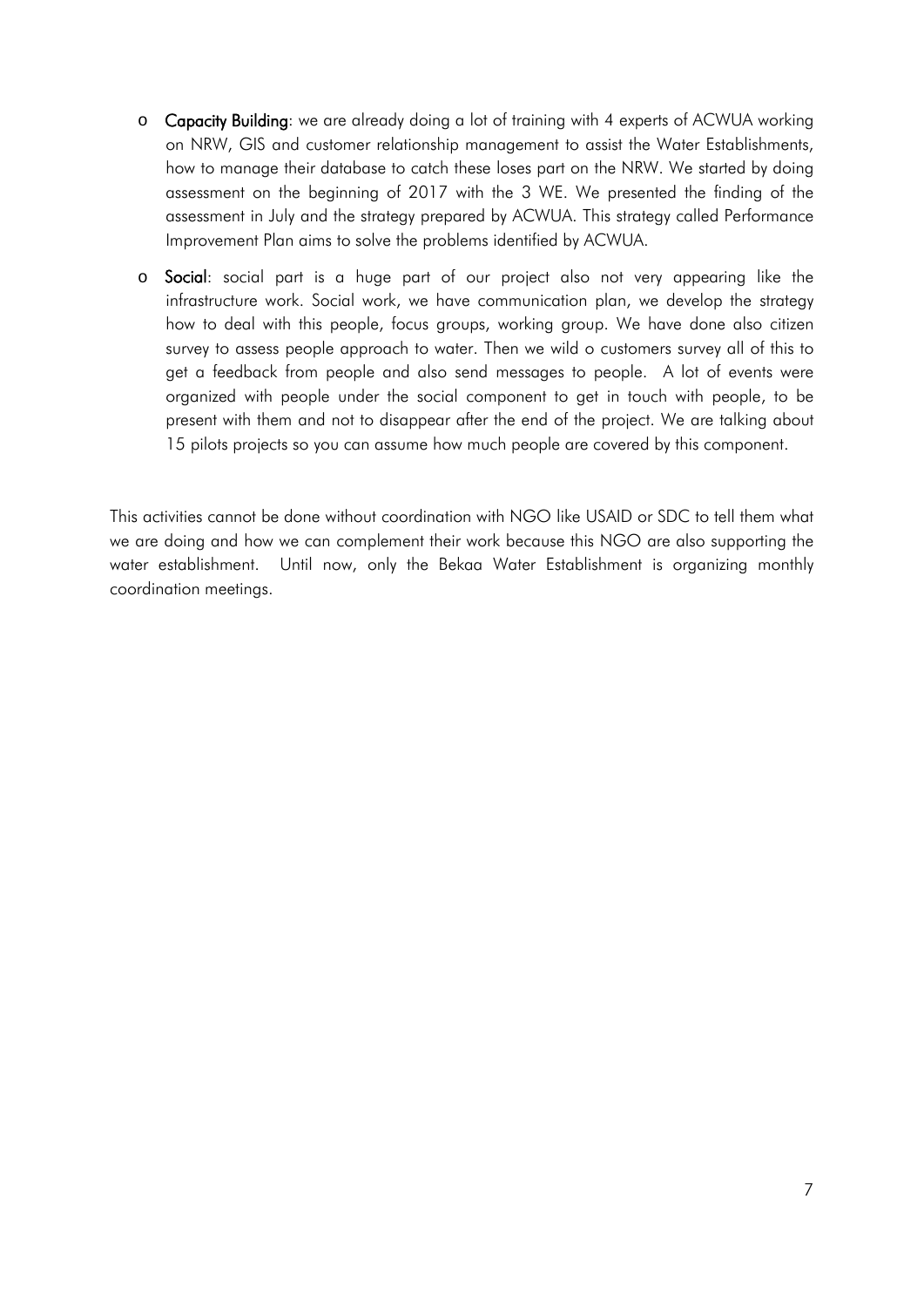## <span id="page-7-0"></span>DISCUSSIONS BETWEEN PARTICIPANTS

## <span id="page-7-1"></span>1. Synthesis of the issues, objectives and means discuss between participants

#### Issues identified by participants

- Lack of staff for WE
- Absence of operation and maintenance of the network by WE
- Absence or bad quality of water services leading to an unwillingness to pay
- Political support leading to the unwillingness to pay of users
- Lack of trust on the quality of the service
- Lack of visibility of WE
- Lack of trust in public institutions
- Gap between institutions and citizens
- A missing element for community mobilization
- Unclear legal framework
- Overlapping of competences
- Fragmentation of the international aid

#### Objectives identified by participants to improve involvement of users

- Improving the financial situation of WE
- Improving the quality of the infrastructure
- Improving the capacities of WE on long term for the exploitation of maintenance
- Improving the communication of WE
- Improving de costumers service
- Improving relations between users and WE
- Building a citizen sense

#### Means discussed by participants

- Increasing the number of subscriptions and recovery of fees
- Creating communication strategy, tools, support and messages for communication
- Creating responsive and up-dated website, facilitating e-payment, costumers procedure
- Launching of national awareness campaign
- Creating an entity to do the overarching between users and institutions
- Facilitating the link between WE and users through the support of Municipalities
- Institutional reform
- Having a lead donor in each region

## <span id="page-7-2"></span>2. Feedbacks and discussions

## Feedback of GVC

#### Improving relations between users and WE

Citizen surveys are done by NGO because the WE do not have the capacity or the staff to do it. Then we are organizing meetings with the WE to share the outcomes and problems arouse by users. We are the linking point between users and the WE at the moment, our objective is to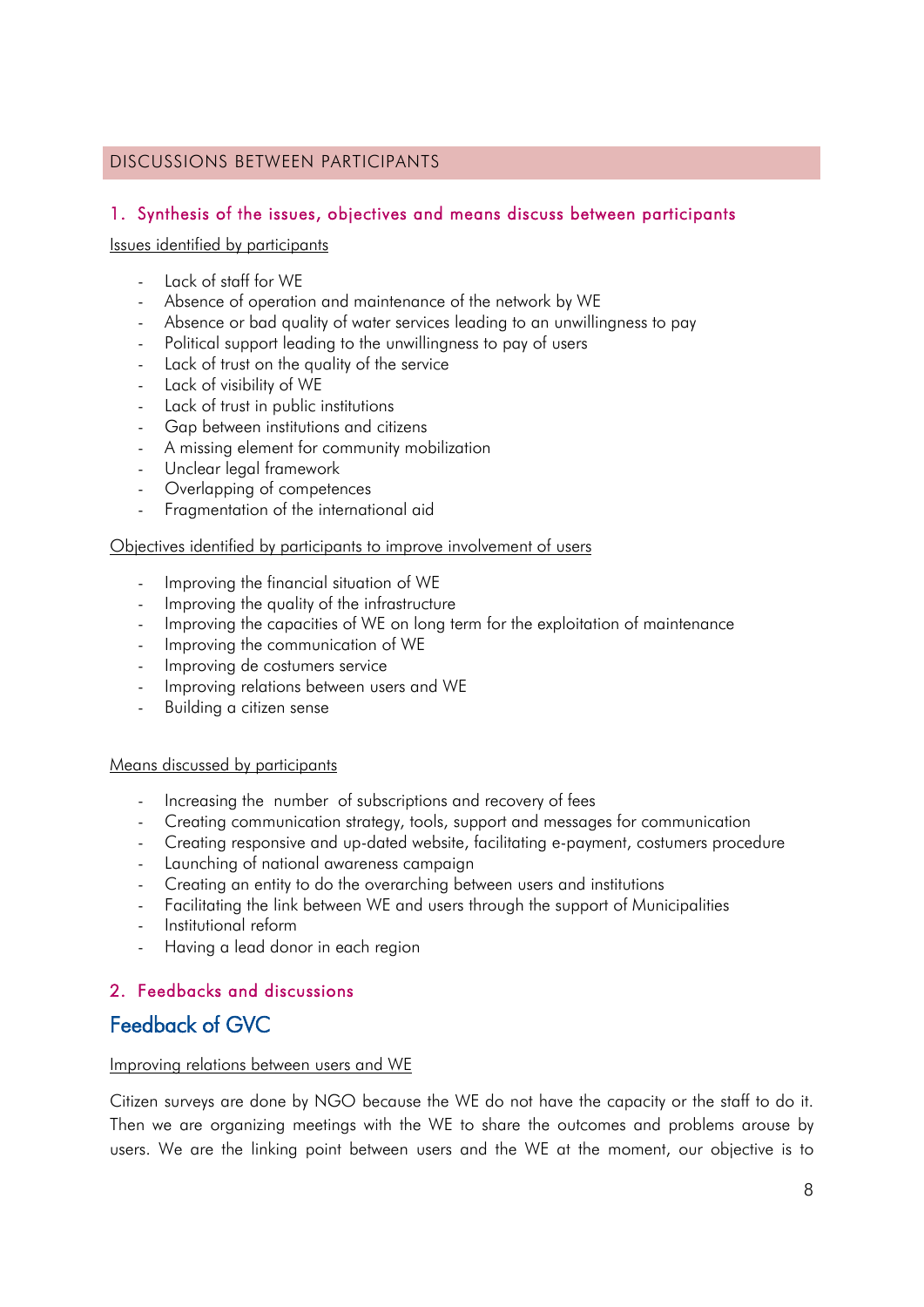facilitate the connection and when our project is completed we have a better kind of connection between users and WE.

There is a lack of trust in public institutions which are not really active in the field, and not really committed. People do not pay because there is no service; there is water interruption, no maintenance, and bad quality. From the other side, the WE they do not have enough incomes from the people to intervene. There is a gap between institutions and citizens.

In certain pilot areas without network it is easier to work because they do not have relations with the WE. After building the network people will stop to paying water trucking and it is easier to convince them to subscribe to WE. In other hand, when we are rehabilitating network we find issues because people are not used to pay and they were stealing water. The challenge is to convince people to pay for the service.

There is as well the issue of people who have old unpaid fees. WE need to adapt, to understand the population is not the same, the water condition is not the same neither water scarcity nor water demand. There is a need to have certain incentive or amnesty.

#### Reinforce the capacities of WE on long term

GVC is constructing and rehabilitating network and reservoir to answer to the needs of the population. By doing this GVC increase the trust between users and WE. GVC is also working to build the capacities of the institutions to insure that they will be able to do the exploitation and maintenance of the infrastructures.

#### Advocate for institutional reform

GVC is working in partnership with ACWUA which is an institution for water utilities all around the Arabic countries. WE are part of this organization and they took advises from their experts.

Coordination between NGO is important to facilitate dialogue with international donors in order to bring some reform at policy level.

#### Questions and reactions

#### Municipality of Zgharta-Ehden

They should draw a decision to a least give the WE get this authority to say ok if you pay now in installment the last five years it is fine. This will encourage people. Some branches of WE are doing it, even illegally to encourage people. Plus there records are not done properly, there are not effective against third parties.

#### Nabil Rizk

About customers, one of the main issues is the customer data. Now the WE are facing real issue with customer data, people are changing addresses, names. If you want to do water business this cannot work if you do not know who is using the service.

#### French Red Cross

You are talking to the role of these entities; another angle to look at this is people. It Lebanon you pay thing twice. What are the working mechanisms? Why people do not believe, what are the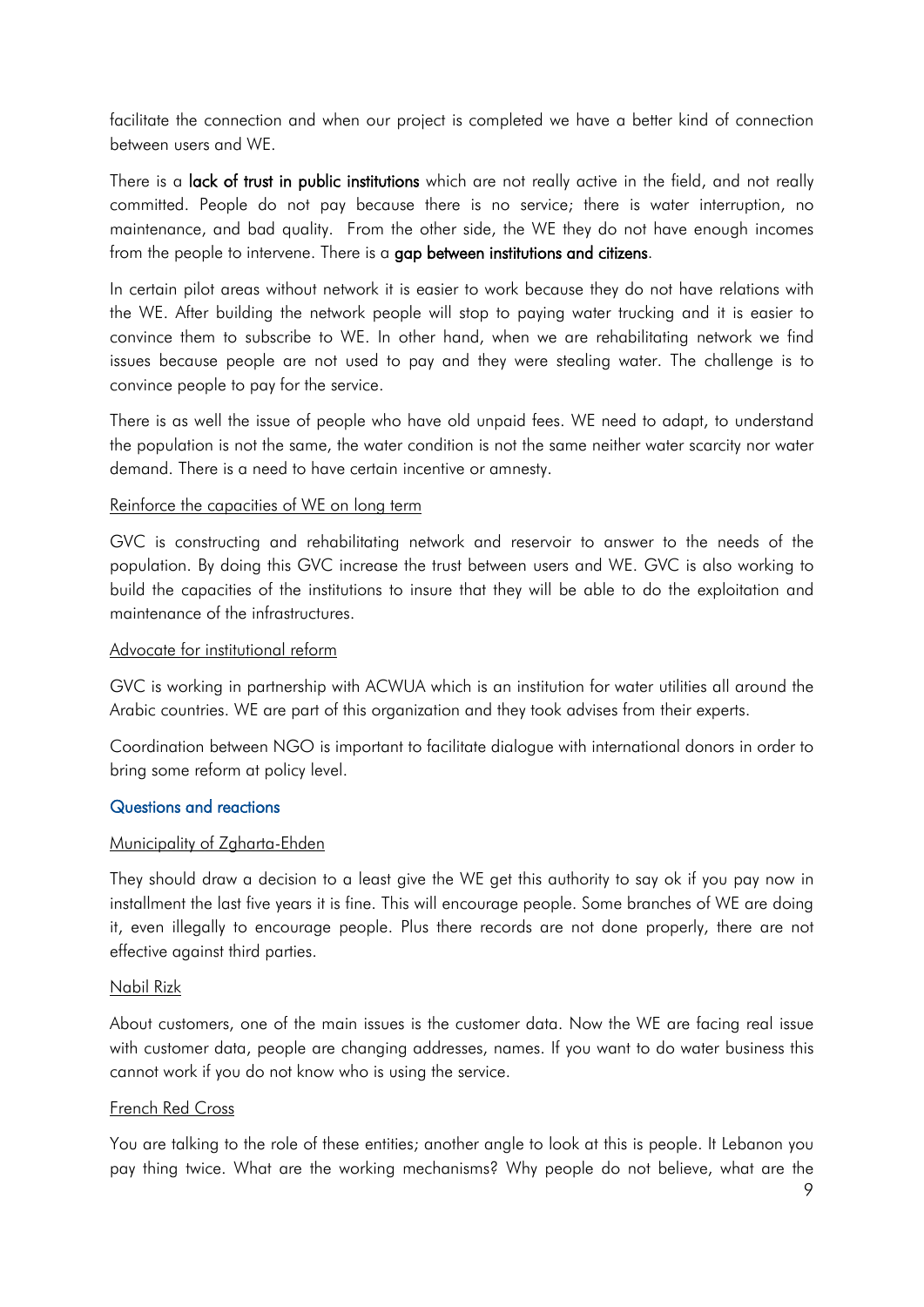determinants? There is a lot of non tangible aspects about the right or duties of taking care of water.

What about the water cycle. We talk about clean water is there is anything done in order to treat sewage water. When you are doing awareness with water meters it is important to say wastewater has also a cost.

## GVC

There are several reasons why people do not trust WE. First of all WE are new institutions, less than a decade. There is a lack of staff, they are working with 1/3 of their capacities. In certain area they even do not have offices. Users do not see services or staff from WE. Plus in certain areas there are still some water committees so there is an overlap between competences.

The idea behind water meters is also to make people thing about the service and based on that it is a link for future projects dealing with wastewater. When you have water meters it is also a tool to link it to wastewater. You are consuming this much of water then you pay this much for wastewater treatment.

There is as well an issue with citizen sense. In Lebanon and Middle East we do not like to pay for government and it is the same for electricity. Water trucking and bottle water are more expensive than public services. With the citizen survey people are surprised to realize public service is the less expensive service. We need awareness raising campaign for letting them support the public service which is more sustainable for them.

# Feedback of the Municipality of Zgharta-Ehden

## Absence of operation and maintenance of the network by WE

The main pipe of Tripoli come from Rachaine to Tripoli and was build in 1933, maintain ad hoc and according to people living nearby the water catchment they have never seen anybody coming to maintain it since the war 1975.

## Non-identification of WE by users as the authority in charge of water and sanitation

According to the law 221, every single person that pays municipal taxes is supposed to be a water consumer so taxed. But the WE has not communicated to anyone, not even through a flyer, to say you need me money since 2008.

#### Absence of service which lead to users refusals to pay

You are tackling a major issue and without tackling this major issue between consumer and WE, illegal consumers or consumers who want to pay but no one is telling them to do it or who is expecting to have service before paying cause most of the consumers today in Zgharta by their own means they went to pick water from the pipe which go to Tripoli. They bought their polyethylene and they put their pomp.

These buildings were build between 1980 and today no infrastructure is coming to these buildings, there is no of infrastructure or town planning or management. So people feel that they already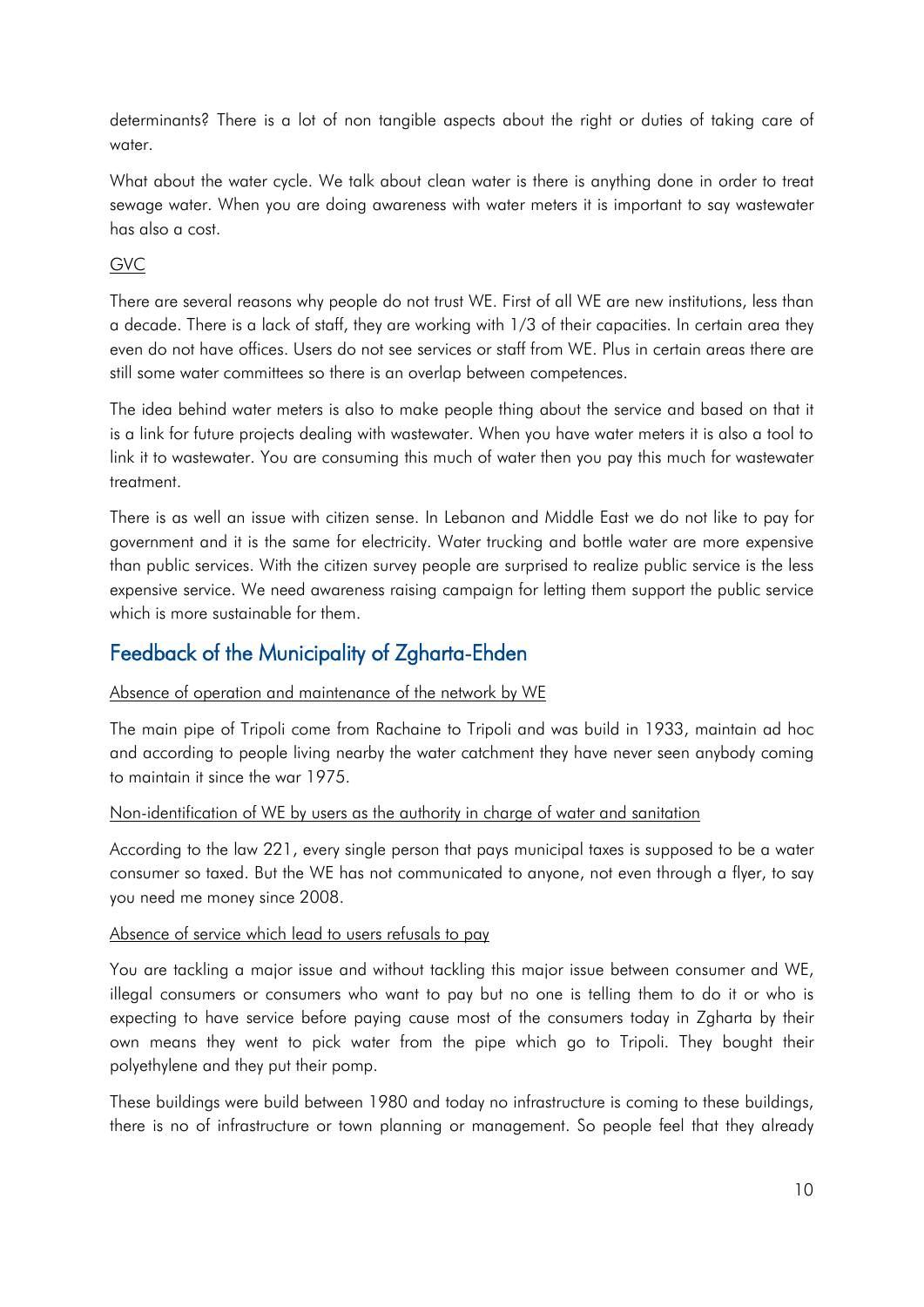payed, which should they payed twice or three times or five times. They are from Rachaine, the source is in their territory so they consider it as their water.

### Lack of trust on the quality of the service

They are not sure the water is safe to drink. So they go to Ehden by car, they waste money and they pollute, and they put water in gallons for two weeks and they leave the water that arrives from the pipes.

## Unclear legal framework

All of student, the WE done by law but the same law that gave competences and responsibilities on the shoulders on WE did not retrieve this competences or responsibilities from the shoulders of the municipalities. This is clearly said in the law of municipalities which are responsible also to provide good water to their people. I think, I am not talking for other municipalities but my experience, as modest it is maybe, tells me without municipalities nothing will be done.

#### Need for building a citizen sense

Water is a service and whoever provides a service is rightfully expecting money for it. Communication it is important to let people working on their own minds and wondering how they can help to reach the objectives.

#### Municipalities can facilitate the link between WE and users

Municipalities should be used as a communication link between local branches of the WE, which do not have the capacities to communicate, and users. There is a missing link in the system.

### National awareness campaign

It is time to do a national campaign to raise awareness on the catastrophic situation of 2050 and in Bekaa this has been done, we have reach this in 2022 we should reach 90% of coverage and in the North… There are also issues between and inside institutions themselves which is part of the problem of the water sector. It is time to people to know at the national level the desperate situation may not be not that desperate if something is done by institutions, Ministry, municipalities, citizen and WE. And there should be a campaign at the national level. Good actions have be done with could result and we have a vision of what we want to do. National campaign, local authority should help you because they have contacts.

## Questions and reactions:

## GVC

The role of municipalities should be more supported in projects but the Law221 entitled WE to be responsible. At local level municipalities are doing everything, even reappearing. The social component of our project is done through municipalities. You sign on MOU with WE and you refer to them from time to time but the daily work which is happening is in communication with municipalities.

We are facing big problems regarding municipalities and institutions, is the absence of the role of the institution strengthening the role of the municipalities in practically. They are the local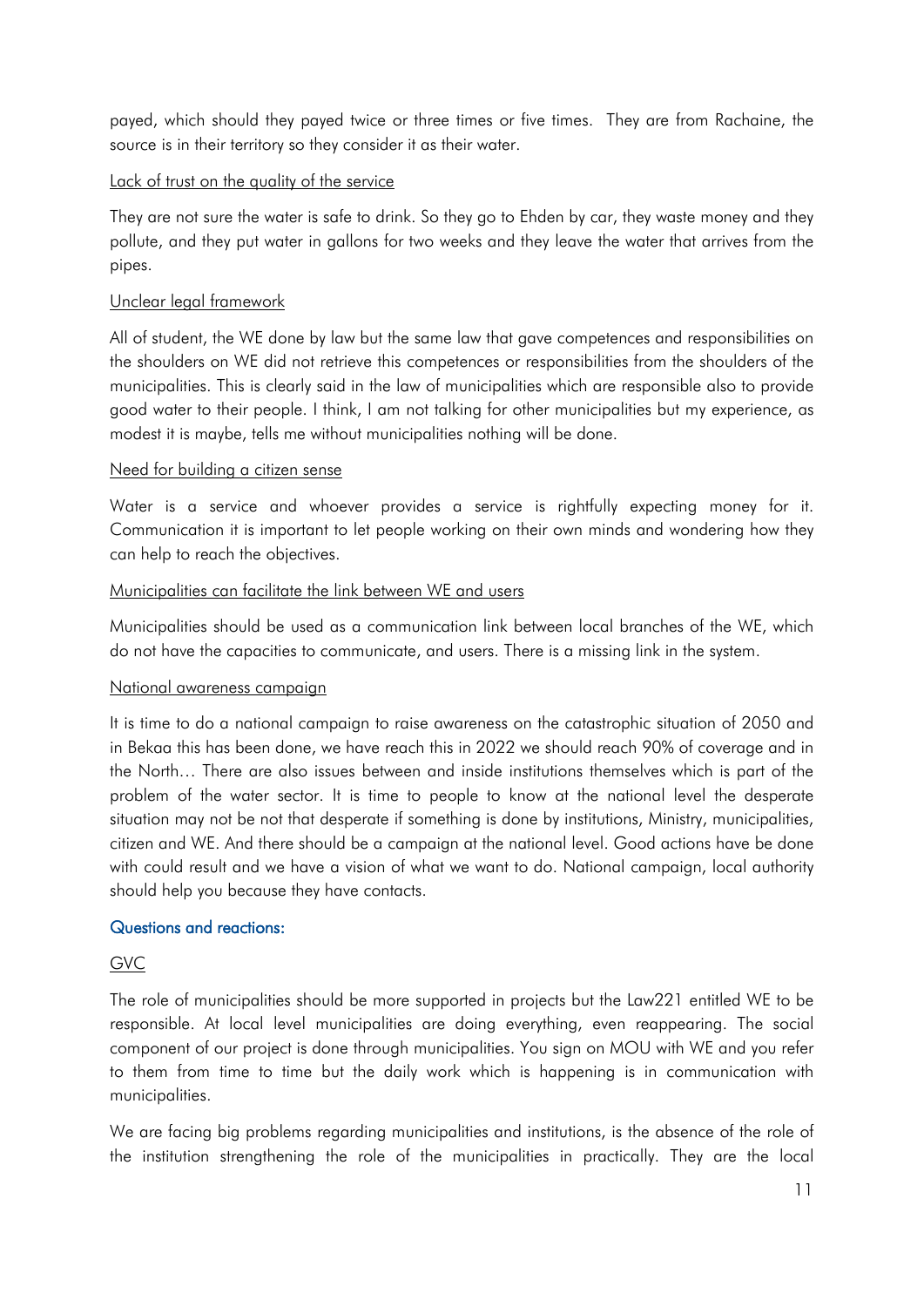authorities which should facilitate this kind of projects. But there are not responsible of this because they are not able to follow up such project, especially in villages. Legally, the WE is responsible of an area and if people pay WE would be able to fix any technical issues. Nevertheless, as municipalities are visible and nearby people are used to go to the municipalities when there is an issue with water.

Another issue is the mentality of the citizens. If there is a spring is the village why should I pay for it and why should I let you take my water to give it to others people. Our main message, is when you are paying 150 dollars per year you are not paying the pipe of the water you are paying the service of the water.

# Feedback from Nabil Rizk on UNICEF project with Water Establishments

## Lack of visibility for WE

By law 221, WE are in charge of water and sanitation services as well as irrigation for North Lebanon Establishment, Beirut and Mount Lebanon and part of the territory of Bekaa. The south is not in charge because there is the Litani River Authority.

People do not know that WE are in charge of these three main aspects and this is an issue. Plus there are water committees which are in charge of dealing with irrigation and sometimes in coordination with WE.

#### Improve the communication strategy of WE to improve relations with users

The main issue faced by WE in term of communication are:

- Absence of key messages
- Different messages from one branch of WE to the other
- Lack of communication tools
- Lack of contents

The project of UNICEF aims to structure this communication on long term and to build capacities of communication inside the WE. So they will be able to manage a well functioning customer's service, to improve relations with customers, to improve customer experiences and the organization of the customer service.

UNICEF elaborated with them a communication strategy with the creation of a specialized unit in the WE in charge of all the communication aspects and the improvement of relation with customers. UNICEF hire expert for one year to work inside WE to mobilize the unit. They also encourage WE to recruit some staff even on daily base.

#### Improve the costumer's service

The main issues faced by WE for the costumer's service:

- Absence of written procedure customer
- No clean date base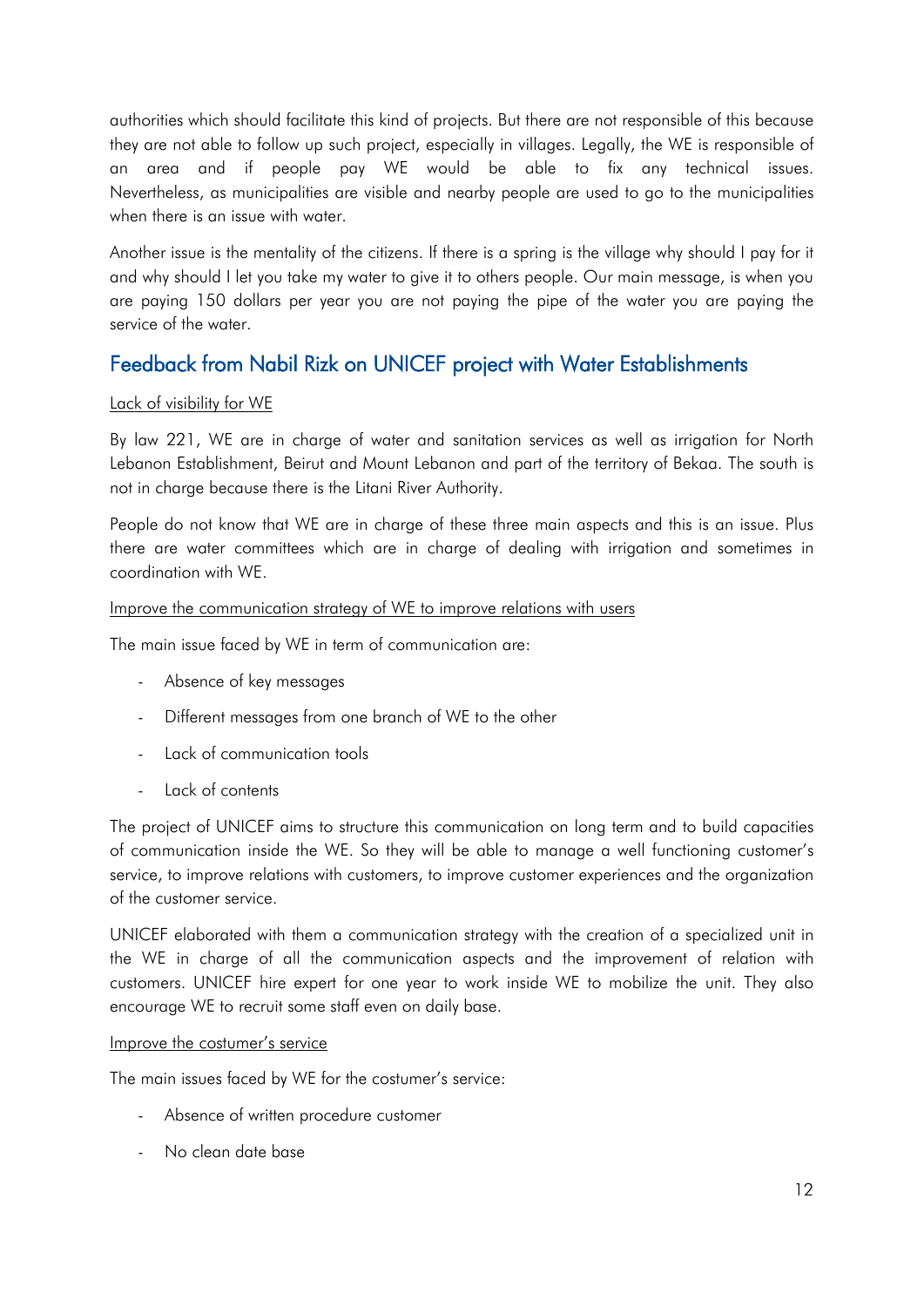- Lack of automation of some procedures
- Absence of call center at regional level
- Reliance of WE on contractual collection of fees with a door to door collection. These contractual received a fixed salary plus a percentage of the fees collected.

WE should improve the costumer's service by having a dynamic and responsible website, responsible and e-payment especially for new costumers and new generation.

UNICEF was encouraging WE to have a consolidated call center with library costumers of communication tools, brochures and having fresh brand it might give them some sense in having some people that are able to deal with costumers.

#### Improve the capacities of WE

UNICEF approach is to build the capacity and improve the resources and the operational capacities of WE to handle what they have to handle by law. Investing in the structure and the people of the WE for us it was a real challenge because this is the correct and the sustainable and long run investment and this is the highest return for any investment can be done through UNICEF or any other actor.

#### Overlapping of competences

Inter relationship between key players are clear and not clear in the same time. In some areas WE are sometime replaced by municipalities or by Ministries, or Ministries are replaced by WE or CDR.

Per law, resources are under the umbrella of the Ministry of Water and Energy. Resources management is under the umbrella of WE which do not own the resources.

They are many agencies dealing with capital projects. Most capital projects are done through the government, especially through the CDR or through the Ministry. Depending on the financing availability, WE can be involved in some major projects. It is the case for the WE of Beirut and Mount Lebanon. Others WE do not have the capacity to run or to plan big projects or to restructure the whole network.

As there is a lot of issues in the sector the Ministry do not want to take the whole responsibilities in public. As a consequence, every stakeholder blames the other for not doing something.

#### Political support leading to the unwillingness to pay of users

There are too much political protections for some people who are not paying. And you can find some influential figure who are lobbying for people not paying.

#### Need for building a citizen sense

It is well identify that, there is a poor citizenship experience. People as much as they want water, they have to be committed to pay for this water. They have to realize the cost we will be sharing is negligible comparing to the type of assets we are using.

A positive message can be spread; there are water rights and water duties for all stakeholders. It is part of our citizenship, it is a commitment. If we are not really willing to participate in paying, or in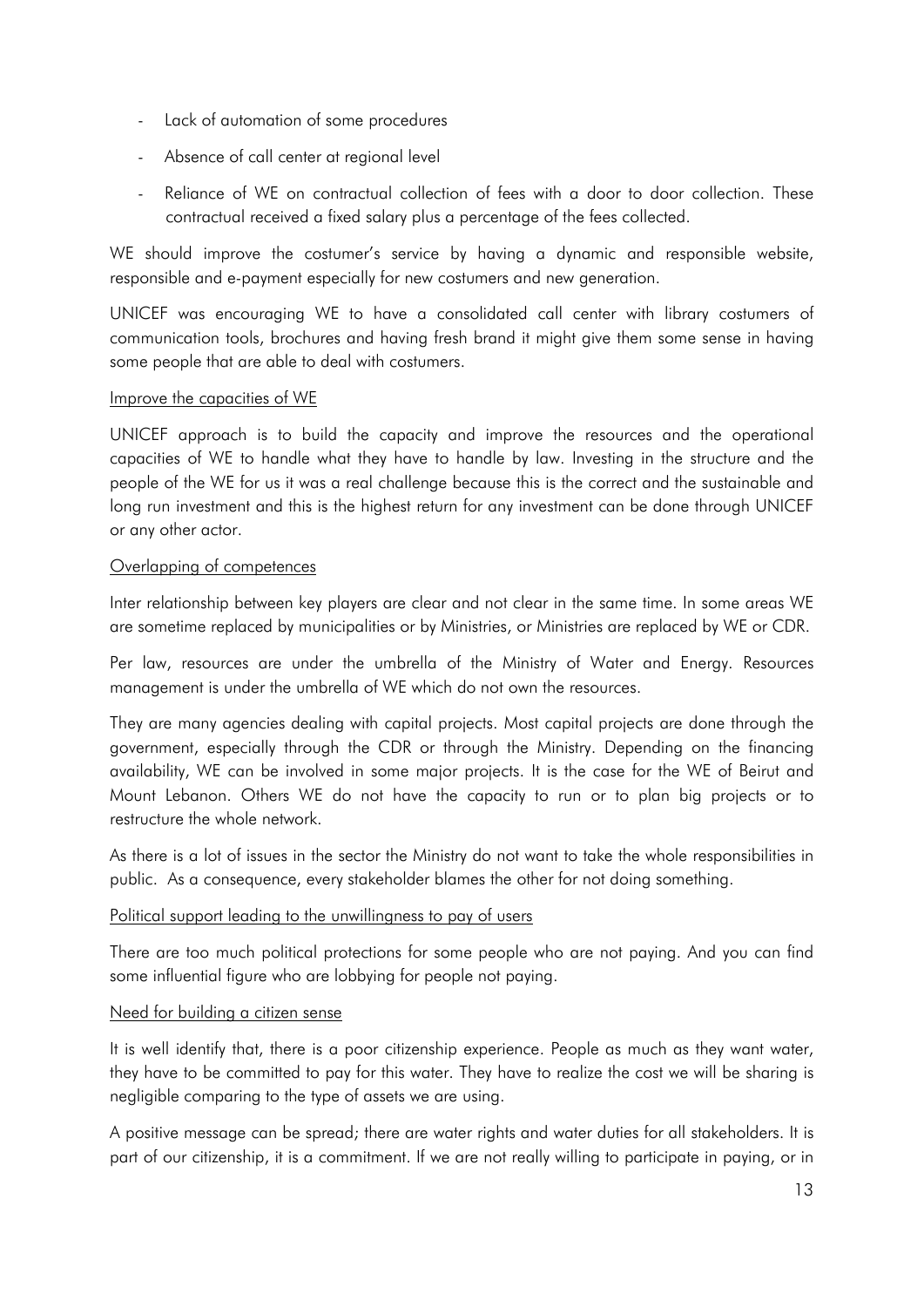contributing, in financing the operation and maintenance of water sector we cannot on the short run, middle run and long run expect good service and the sustainability of the service. In fact, operation and maintenance has to be done every day.

The citizenship component is very important; building the citizenship is really helpful especially after decades of war in Lebanon people they still feel not confident somehow at social, economical level. Citizenship is not the solution but it can help in building the national unity between people all players and stakeholders. Everybody should be equal under one law and we should feel that we are citizen and protected by law and we have rights by law. This is very important because building citizenship it will help a lot in doing the public service or in managing the public service for water, electricity, telecom and everything.

This will help me to help others and help me to help institution and to help international donors to respect more the community they are serving because they are here for a short period of time to assist this country to be better place for living for the Lebanese or other people living on Lebanese territory. But this is a small and short period of time. It is time for the Lebanese to gain from it otherwise we will lose the opportunity as we lost a lot of opportunities before.

#### A will to improve the quality of the service from WE employees

In Lebanon, there is a bad image of public services and its employees. They are perceived as people not willing to do something, or to improve their skills or knowledge to improve the service.

During our visits with UNICEF and discussion with employees and Director Generals we found out that people are enthusiastic to do better but they do not have the means and the resources. The central office of WE do not have the capacity to provide them with news knowledge and experiences.

#### A missing element for community mobilization

There is a missing element related to community mobilization. We developed a kind program that will enable local NGO, International NGO, municipalities and even individual to be part of a local debate, local exchanges when there is some issues related to water rights. WE have to be more costumers friendly and to be very close to people.

If we are going to lobby for a good citizen, we would like to have all people paying we need somebody to speak to people. WE do not those people to speak with the public. There is a kind of intermediate session which has to be established to lobby for a good citizen behavior and to have all people paying. WE do not have the means, resources and staff to do this.

There is a need for an entity doing the overarching between the unsatisfied level of service from WE perspective and public entrusted, unhappiness.

There is room here for international organizations, Ministries, international NGO, municipalities, individuals, academics to play a good role in overarching this. It has to be discuss between all players to find out the solution. It has to be a credible body, accepted by the people to increase the trust when dealing with water issues.

#### Municipalities as to play a role on advocating for urban planning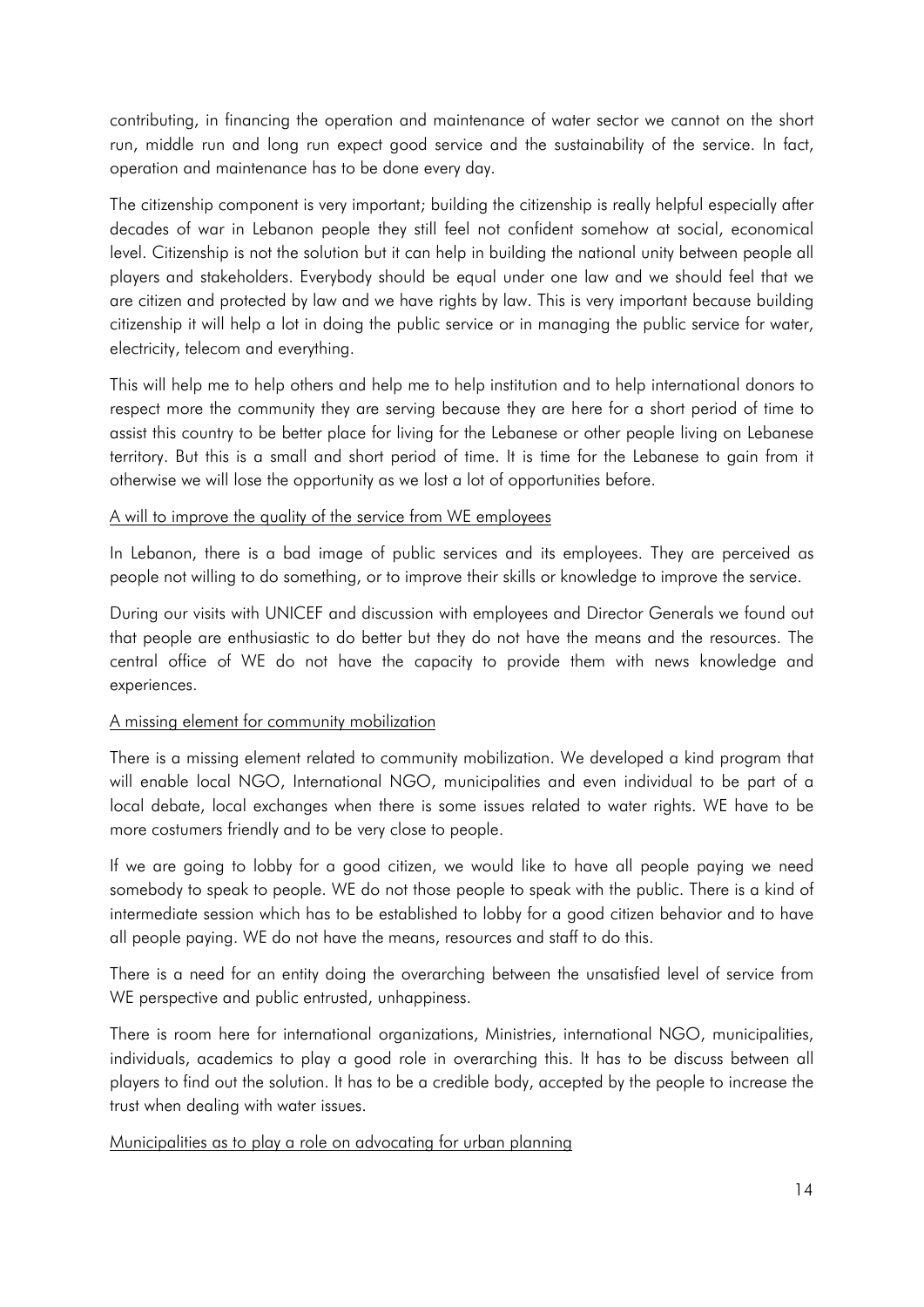One of the challenges faced by WE, if you look to the current situation all villages, or cities or towns in Lebanon the building permit has been issued without making any insurance that there is electricity or water infrastructure.

Lately there is a circular from the Ministry of Interior that allowed 1500m<sup>2</sup> houses without having a building permit. People are building houses in area not deserved by any infrastructure and then there are asking for services.

This is the role of municipalities to advocate a proper urban planning in the areas. This can be done with the Ministry of Interior or circulars or without it. They are in charge of this by law because they are the local authorities who are in charge of issuing the building permit according to certain criteria as to have a certified engineer or to have drawing map.

## Questions and reactions:

## Municipality of Zgharta-Ehden

The sense that I was trying to give to the intervention of municipalities is exactly the overarching capacity and the mediation. We have going through a lot of mediation between our population and the WE and many other actors especially related to the Syrian crisis or other.

Addressing the water issue as part of the global civic attitude, could be a good entry point because in this case the municipality is working with authorities on raising the civic awareness, civic attitude, and civic sense of the population.

People considers a lot of services as theirs without feeling the need to be reciprocal about it through paying, respecting. Municipalities can help WE, without influencing their power, but rather as an overarching help. This will facilitate the localization of projects as well as building the trust or awareness at the local level. Localization is the only guarantee of sustainability in time. No matter what we do the municipality will always be regarded as the responsible.

## GVC

From a technical point we are not dealing with municipalities. On the social level, municipalities are the entry.

The reform of the water sector is incomplete. It does not address the irrigation which consumes a large portion of water and it is also a polluter of water resources. Law 221 is very thin on irrigation you have to dig to find how the sector is managed. We need some advocacy to create more reform at the policy level related to fees as well as institutionalization of water uses for irrigation.

Municipalities cannot create a new neighborhood and then asking for being connected to the infrastructure. We cannot create the problem and then we advocate the issue and we create a kind of snowball against the WE.

## GIZ

There is a part which has to be done by the Lebanese institutions and ministries. But if I look now as a guest on the donor side, and unfortunately you took now the presentation of the best example it is your approach, our approach for Bekaa, to have now this sub-coordination committee. You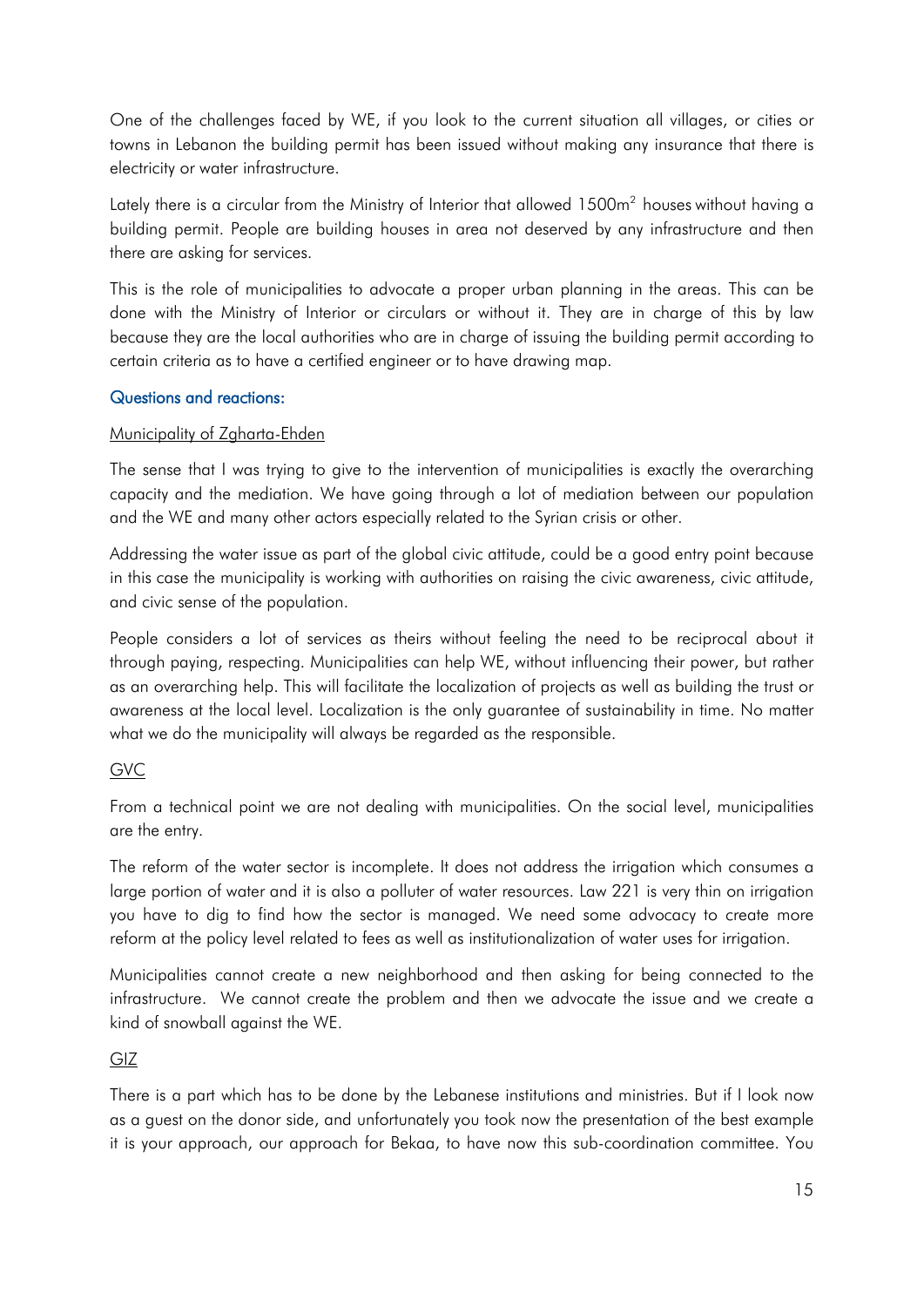have to think about this since these NGO or International Organization they are not donors and also UNICEF is not a donor.

It is absurd that most of us work in two or three regions of this country. Our government should be able to ask for being in charge of a specific region as lead donor and having some leverage about the activities implemented. Everything is fragmented and tripled or doubled. As a result we have sub-coordination committee.

All donors are playing house; if we are not going to finance this, for sure France or Suisse will do it.

## <span id="page-15-0"></span>BENCHMARKING OF PRACTICES FOR INVOLVING USERS

## <span id="page-15-1"></span>1. Presentation of the approach

This benchmarking aims to focus in a participatory way on setting the common grounds for involving users in the water and sanitation sector. Participants were asked to share the objectives, tools, challenges and actors they identified to involve users.





<span id="page-15-2"></span>2. Table of the results of the benchmark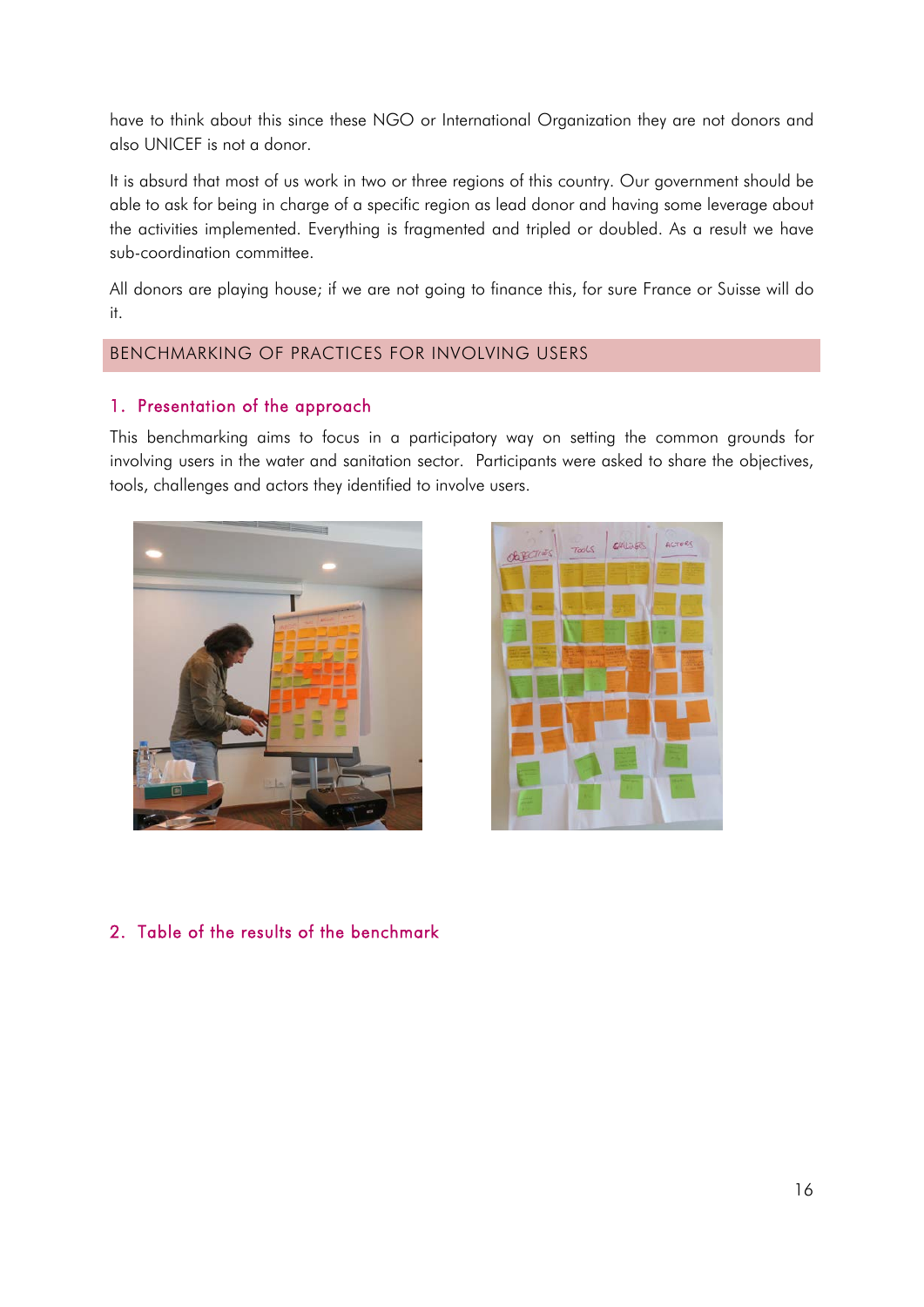| Objectives                                                                                             | Tools                                                                                                                                                   | Challenges                                                                                                                                  | Actors                                                                               |
|--------------------------------------------------------------------------------------------------------|---------------------------------------------------------------------------------------------------------------------------------------------------------|---------------------------------------------------------------------------------------------------------------------------------------------|--------------------------------------------------------------------------------------|
| Being proactive in dealing with customers                                                              | Costumer guide, Website                                                                                                                                 | Team coaching at WE, promotion of marketing,                                                                                                | WE leadership, WE employees, Municipalities                                          |
| Improve costumers experience at WE                                                                     | Costumer chart, employees code of conduct, job Human resources, financial resources<br>training, public campaign, games                                 |                                                                                                                                             | WE leadership, WE employees, stakeholders,<br>costumers,                             |
| Information campaign                                                                                   | Develop<br>printed<br>Placed development worker in NLWE                                                                                                 | publication No feedback/ decisions from municipalities                                                                                      | WE, graphic designers                                                                |
| Provision of network                                                                                   | Assessment, develop tender document, participating<br>planning                                                                                          | No feedback/ decisions from municipalities                                                                                                  | BWE, Mukhtar, Municipality, GVC, GIZ                                                 |
| Awareness raising, call for action                                                                     | Home visit                                                                                                                                              | Law interest                                                                                                                                | All citizens                                                                         |
| Water accountability, Cost Recovery, improve Citizen surveys, costumer surveys,<br><b>WE</b> situation | focus groups,<br>communication campaign                                                                                                                 | Resistance, policies are blocking, law enforcement, limited NGO,<br>WE capacities                                                           | civil<br>society,<br>local<br>organizations,<br>international organizations          |
| public                                                                                                 | Behavior change from costumer/ general Private sector marketing campaign on sanitation                                                                  | Adapted format to population perception, endorsement by External intervention to municipal staff<br>government, ownership by municipalities |                                                                                      |
| Support municipality staff to communicate RANAS approach, PHAST methodology<br>better with users       |                                                                                                                                                         | New techniques, cross over from other topic not tangible                                                                                    | NGO promoter of legitimacy, coherence with<br>overall response, acceptance authority |
| Induce behavior change                                                                                 | Identify determinants for behavioral barriers change, Recommendation never considered by decision makers<br>design program, provide scientific evidence |                                                                                                                                             | Actors and water users                                                               |
| Disseminate, increase awareness of users Share the knowledge, stimulate dialogue<br>rights and role    |                                                                                                                                                         | Lack of citizenship sense                                                                                                                   | Actors, policy<br>makers, municipalities,<br>WE,<br>Ministries                       |
| Having a concerted approach                                                                            | Coordination                                                                                                                                            | Unclear legal framework                                                                                                                     | Ministries, WE, Municipalities, Users, Research,<br>Local and International NGO      |
| Sustainable<br>and<br>water<br>management                                                              | wastewater Awareness in schools, documentaries, public meetings                                                                                         | Adapted awareness tools                                                                                                                     | Teachers, Ministries                                                                 |
| Increase democratic decisions                                                                          | Communication on rights on roles of users                                                                                                               | Lack of trust between citizen and WE                                                                                                        | Public institutions, users                                                           |
| Awareness raising, dissemination of<br>information                                                     | Awareness in schools, documentaries, public meetings                                                                                                    | Attendance percentage is law, no space for everyone to Stakeholders and citizens<br>express his opinion                                     |                                                                                      |
| Involvement, participation                                                                             | Focus group discussion                                                                                                                                  | Different opinions                                                                                                                          | Stakeholders                                                                         |